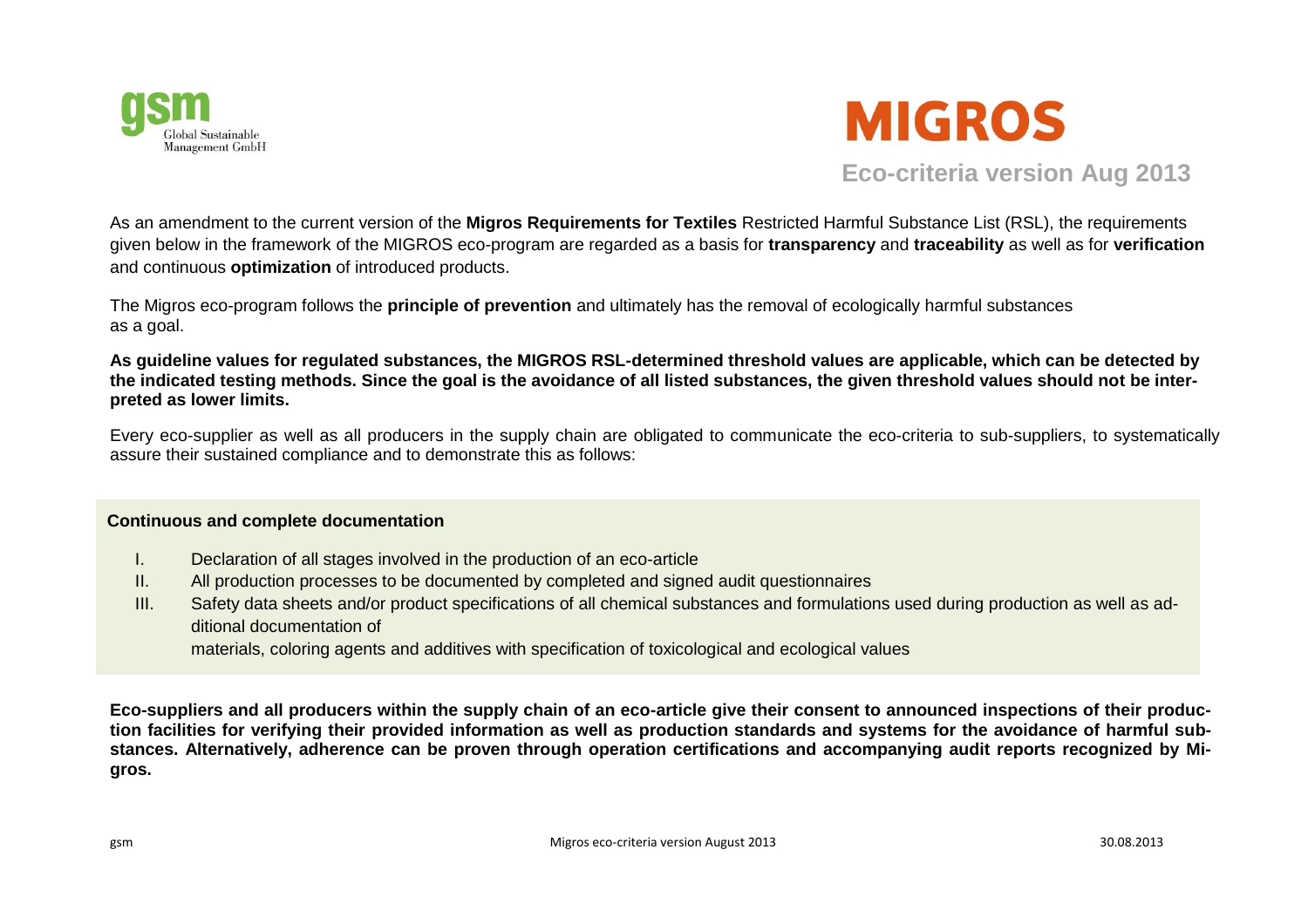## **Additional requirements on eco-textiles**

**1. No application of bleach containing chlorine.** 

**Justified exceptions may be approved on the basis of proof of appropriate waste water handling.**

- **2. No use of nanotechnology for equipment.**
- **3. No use of chemical formulations with nanoparticles.**
- **4. No combination of azo pigments color index Pigment Orange 34, Pigment Orange 13 with color index Pigment Black 7.**
- **5. No usage of printing systems based on the use of naphtha; reduction and substitution of formulations containing mineral oil.**
- **6. No use of antimicrobial equipment (without defined exceptions).**
- **7. No use of chrome tanning coloring agents.**
- **8. Reduction and substitution of ecologically harmful substances during production (EDTA, substances from the candidate list, DCB pigments as well as other materials according to the current state of science and technology).**
- **9. No use of coloring agents and/or additives for which no safety data sheet is available corresponding to one of the listed standards:**
	- **ANSI Z400.1-2004**
	- **ISO 11014-1**
	- **1907/2006 EEC (Reach)**
	- **2001/58/ EEC**
	- **GHS (Global Harmonized System)**

**10. Proof of adherence to laws and regulations with regard to gas exhaust, solid waste and sewage.**